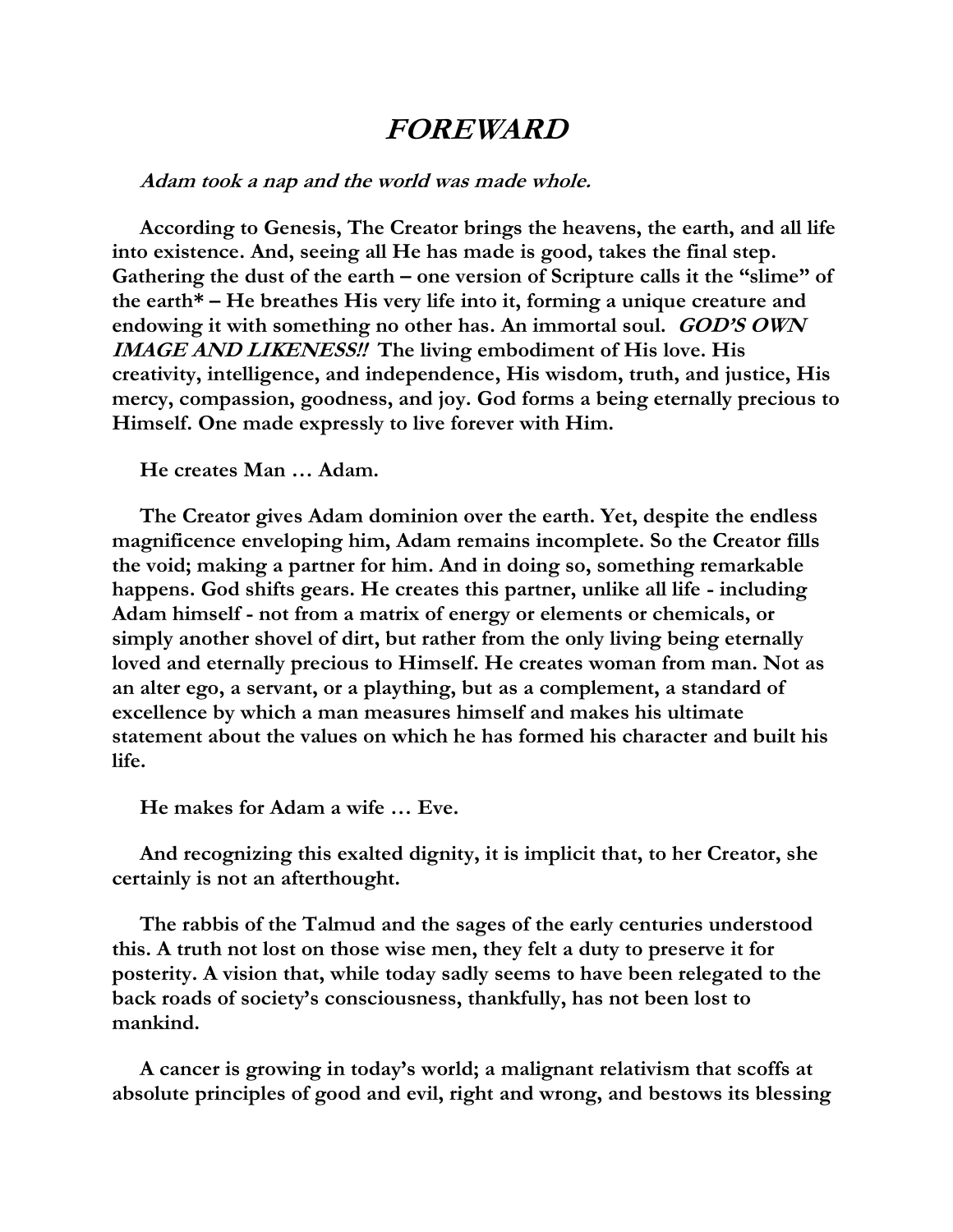**on almost any form of self-indulgent and disordered behavior in which people choose to indulge. Constantly we hear voices attacking traditional marriage and the nuclear family as tedious, irrelevant, or simply, obsolete. And increasingly those who stand tall in defense of those sacred institutions are muffled, stifled, and silenced.**

 **Many claim all life, mankind included, devoid of value and purpose ordered by a supreme intelligence and an eternal design, crawled out of the soup of some primordial swamp. Given the drift of today's society and the growing disdain with which many regard those traditional values that are the foundation of the individual, marriage, and the family, one might well believe much of mankind is trying to crawl back in…**

 **… and if so, might it be time that the lesson of those wise men of yesteryear be resurrected from the graveyard of neglect into which those timehonored truths have been discarded? For as the story of mankind unfolds, there will be points of light, those souls of spiritual integrity and moral strength who strive to realize the vision the Creator intended when He gave Eve to Adam.**

 **The following pages are Tommy and Aliana's story. From its hesitant beginning, the tale follows an elementary school teacher, who happens to be an outstanding third baseman, and a firefighter on a path to becoming a topnotch surgeon. A young man and woman who find in each other qualities that compel them to look further into a relationship having the potential to become far more than merely a casual friendship. And in that exploration discover in the other the ultimate expression of their deepest, most-cherished values. In doing so, they come to understand the necessity of choosing between the alternatives. A transient and ultimately meaningless liaison built on and justified only by the whim and the pleasure of the moment, or a place of joy, a safe harbor where each is confident of the love of the other. Love, a sacred, divine energy - an eternal gift of the Creator – one that elevates man and woman to their unique position in all creation, and a safe harbor, a shelter in the heart and soul of the other, built on principles that have served mankind well since Adam took that nap.**

 **Tommy and Aliana invite you along on their journey.**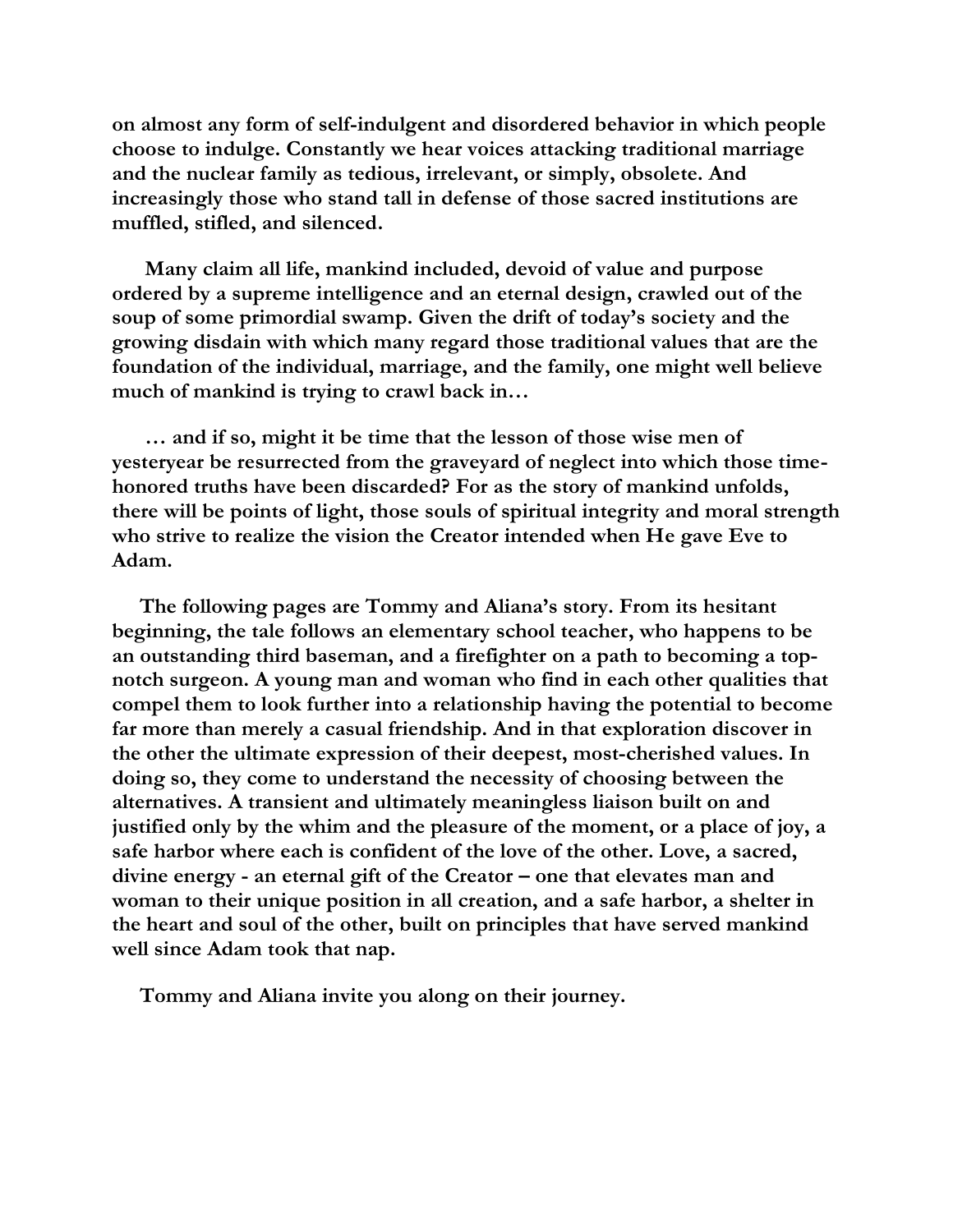## **The Hot Corner**

"C'mon ladies, this ain't a sale at Missy's. Let's see some hustle out there."

 "A sale at Missy's?" laughs the first baseman, a tall, willowy blonde named Megan. "Heck, Skip, I'd outrun those bulls in Spain for that."

 Standing at home plate, the batter, tall and lanky, wearing faded jeans, silver and black Reeboks, and sporting a ball cap and navy blue windbreaker featuring the Big Apple's team emblem, chuckles softly to himself. "Well, Stretch, it'd probably be the fastest you've ever run," he barks.

 Covering her mouth with her glove, a mischievous smile lights up Megan's eyes. "Slave Driver," she murmurs loud enough to evoke a giggle from the second baseman.

 Skip hits another ground ball up the middle. Ricocheting off the pitcher's mound, it scoots past the shortstop's feeble attempt to snag it. Shaking his head, again he scolds his infielders. "… aahhh, c'mon girls, my sweet, little, 'ole grandma could've caught that."

 "Oh yea, let me guess, sweet, little, 'ole granny's named Derek Jeter\*?" Stretch hollers back, to the laughter of the other infielders.

 Glaring at his first baseman, Skip growls under his breath, the ferocity of his demeanor betrayed by the laughter in his eyes. Truth be known, Skip treasures all "his girls."

 Tugging the brim of her cap then softly pounding the palm of her glove, the third baseman, Aliana Kossarides, looks down the line at the batter. "Hey Skip, you swing like a girl," she laughs. "The way you hit, I could play third base in a little black cocktail dress and heels."

 Taking the bait, "Mr. Reeboks" hits a screamer to third. "Oh yea, 'Brighteyes', don't forget the pearls."

 Taking two quick steps to her right, "Al" backhands the ball on the short hop and sidearms the throw to first. A cheer erupts from her teammates as she straightens up and smiles. "Just like they do it in Yankee Stadium, right Skip?"

 Slowly shaking his head, a roguish grin lights up Skip's face. "Al, I still say you throw like a girl," he hollers back.

And, collectively, the ladies roll their eyes.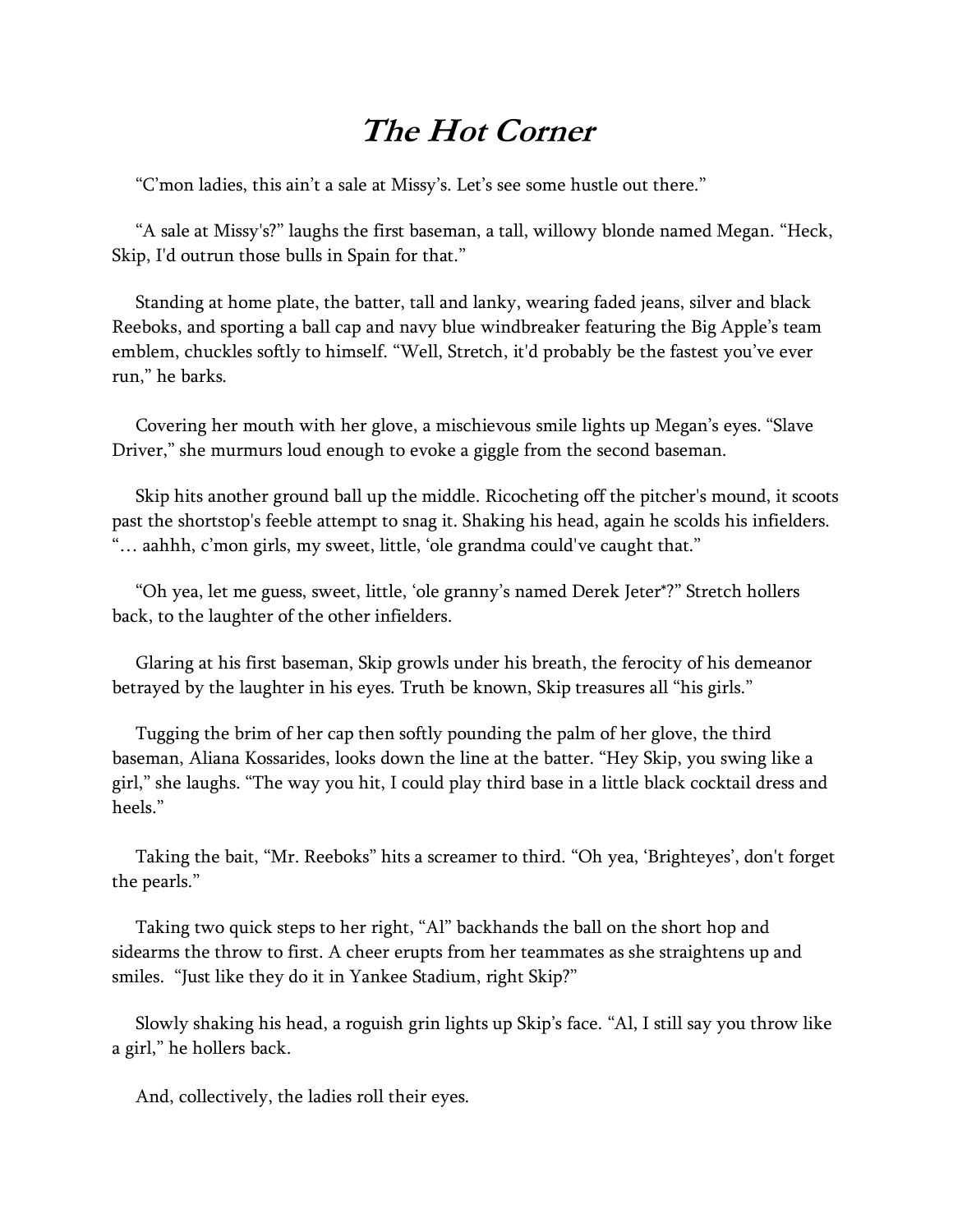**Hi … my name's Anthony Baggadontz. My friends call me "Tony Baggz." Welcome to our neighborhood. It's a Tuesday evening in early February here at Bill Morgan Park. You know, one of the great things about this city is this domed stadium; it's open year round. Once owned by the city's professional football and baseball teams – around here we call them "the Boys in Black" they played here until they outgrew it. But instead of tearing the place down, the teams' owners, the O'Grady family, reached an agreement with the city to save it for the citizens. So now little leagues, adult leagues, high school and college teams, all call it home. And even though it's a mid-winter's evening, the ladies are getting in some practice.**

 **Billy Swanson manages the neighborhood team in the city women's softball league. The pastor of the Liberty Street Assembly of God, "Skip," as the girls call him, is in his mid-thirties, though he looks younger. Billy thinks they asked him to coach because he knows the game. Actually, it's because of his reddish blonde hair and dimples. Yep, they think he's cute. I know, I overheard them one evening at Baldy's after practice. But his conviction isn't without merit. Before he entered the ministry, "Walk Off", as many of his other friends call him, played pro ball for New York's triple A minor league club. He hit a "walk off\*" home run in a pre-season exhibition game to win it in the bottom of the eleventh inning. Hence, the nickname. Billy could have made it to "the show" if it wasn't for a serious knee injury. He was that good. But it seems Someone had other plans.**

 **Out beyond left field, hidden from view - or so he thinks - Tommy McMichael leans against the grandstands. Nicknamed "Mountain" and originally from Gunbarrel, Colorado, Tommy came to the city several years ago to attend the university, fell in love with the place and the people, and never left. A fireman at Southside Company 5 and an expert EMT, he's also in his second year of Medical school.**

 **Now the neighborhood here boasts a tight-knit group of friends, most of whom grew up in these parts. One, doctor Norman "Heartbeat" Rogers, the Chief of Thoracic Surgery at the University Medical Center, is Tommy's mentor and biggest supporter. As our story unfolds, you'll see that nicknames are big around here. However, out of respect, the guys rarely use Norm's and simply call him, "Doc."** 

 **Anyway, Doc arranged a scholarship and runs interference for Tommy with administration, helping him keep his job and attend school. Fortunately,**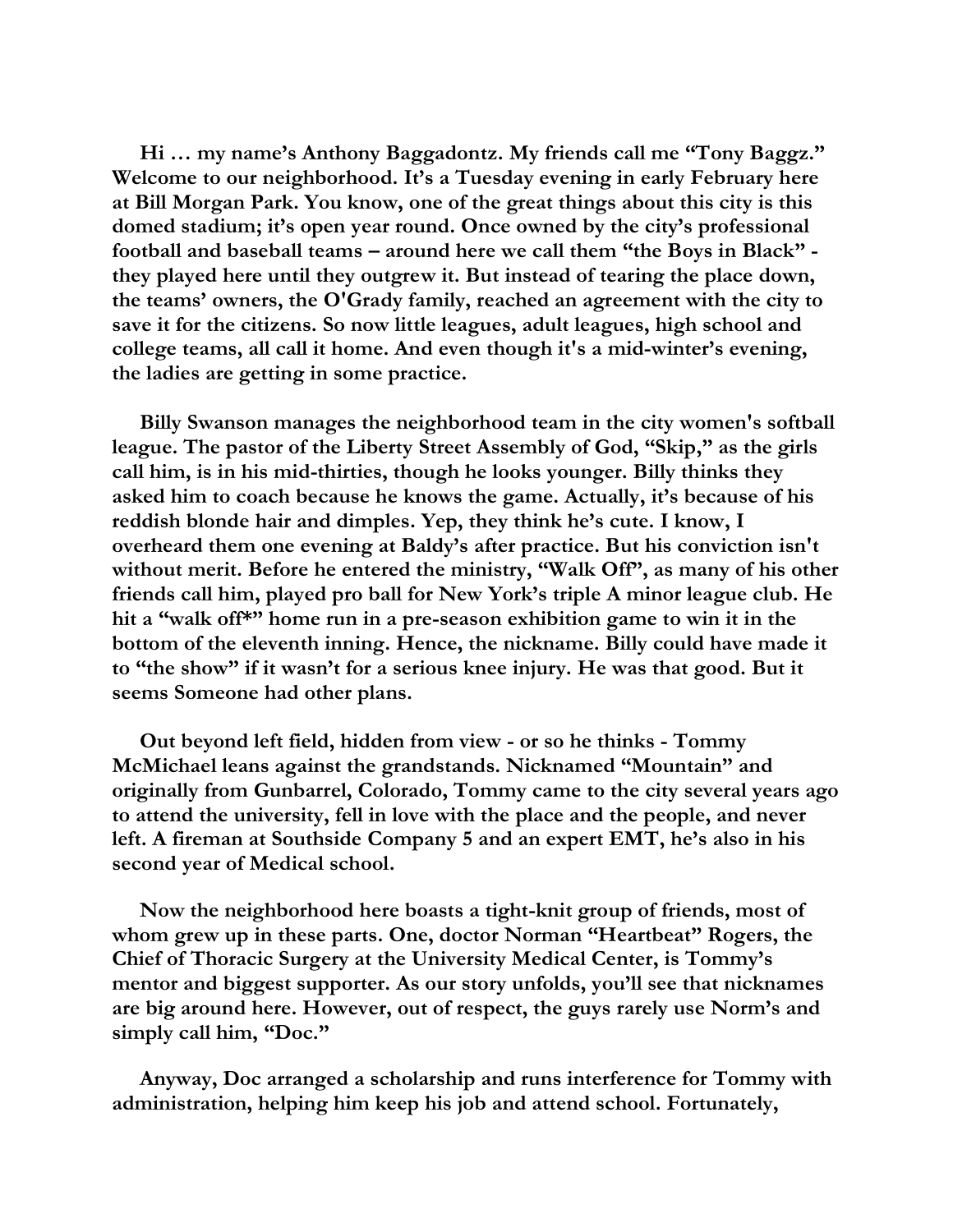**Tommy's aptitude for his course work and his perfect grade point average make things easier. The kid's cut out to be a doctor.**

 **Tommy's worked at Company 5 as an undergrad and for his first two years of med school. He has a small apartment over the firehouse and his boss, "Crazy Pat," works his schedule around his course work. Oh, and for good measure, on a couple of evenings and Sunday afternoons in the summer, he coaches a pee-wee baseball team of six and seven-year-old boys. Seems Tommy played four years of college level baseball himself. So ball parks are a favorite stomping ground of his.**

 **He's a big guy, about six foot five, dark shaggy hair, hazel eyes that come alive when he laughs, broad shoulders, and a chiseled jaw that you would swear could shave ice. Solid as a rock. He reminds me of an old seventies movie actor, a guy named Charles Bronson. Or maybe John Wayne. Take your pick. However, watch him with the tykes on his ball teams and it's easy to see a side of him that's really a big teddy bear. The guy loves kids.**

 **But tonight it's not baseball on his mind. It's Billy's third baseman. Not that Tommy's a fool; Nick Kossarides' daughter, Aliana, makes the "hot corner" a whole lot hotter. A tall, long-haired brunette with beautiful green eyes, Aliana is of Greek and European heritage, though the family is thirdgeneration American. Classically beautiful, it would be easy to mistake her for a high fashion model. Yet, she teaches third grade in a local school, is working on her Master's degree in Education, and, like Tommy, she loves kids. "Al," as most people call her, is one of the friendliest and most down-to-earth young women you'll ever meet. And she and Tommy aren't exactly strangers. They know each other casually, having worked together on the Interfaith Council of Churches' kid's carnivals and yard sales. But judging from the look in Tommy's eyes, it's easy to see he'd like "casual" to be something more.**

 **He's been hanging out for maybe fifteen minutes, lost in thought. So much so, he doesn't hear Rabbi Joshua Green approaching. The rabbi is the leader of Temple Beth El, the Reform congregation a few blocks over. Known for his keen sense of humor, sharp mind, and sometimes sharper tongue, his friends in the clergy have dubbed him "Sheckles." Possessing an ever-present twinkle in his eye, the rabbi knows his way around a one-liner. And knowing Josh, this encounter promises to be interesting.**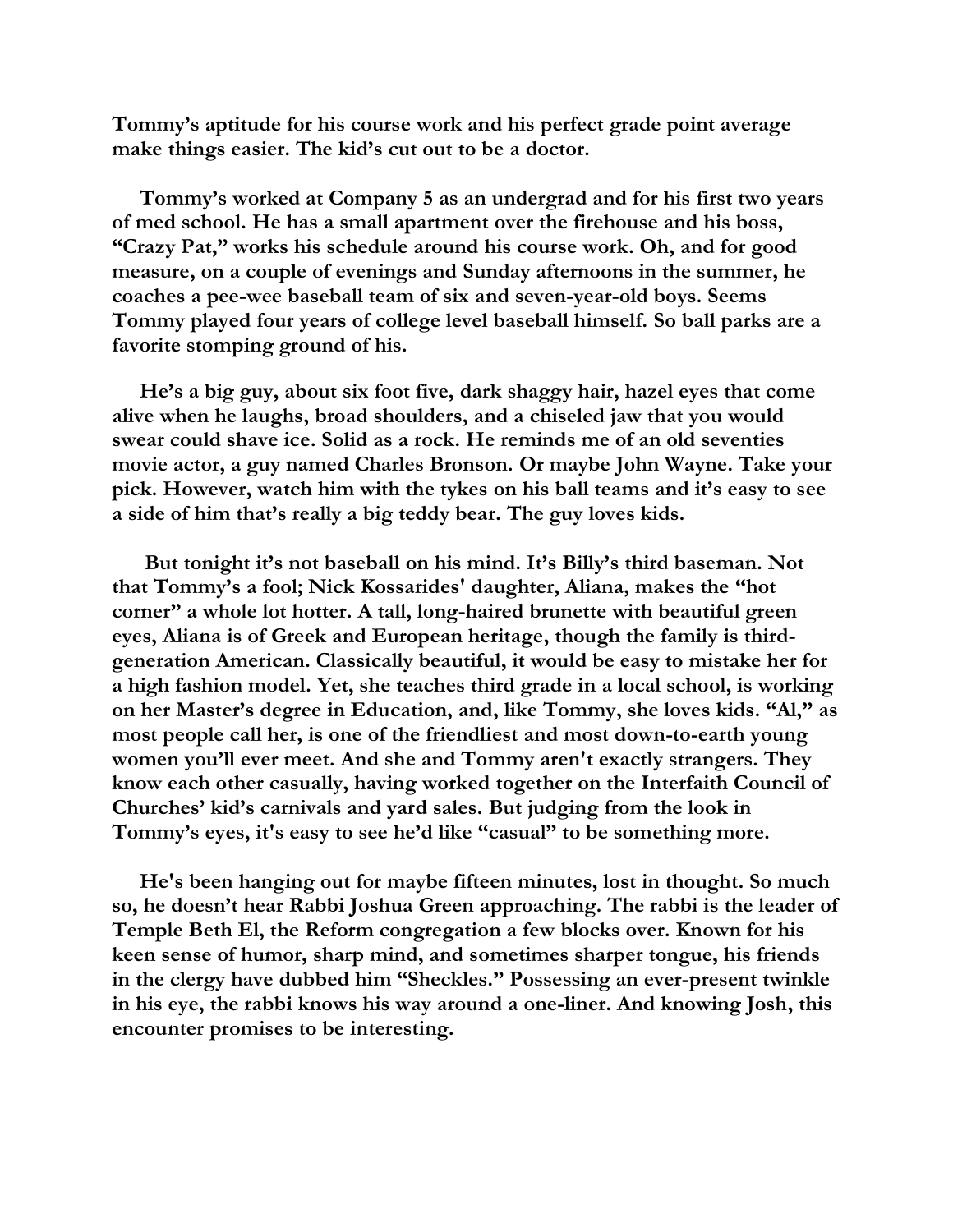*So, now that you've been introduced … what do you say, let's listen in? …*

"… Let me guess, Mountain … third base?"

 Startled, Tommy turns and shakes his head as the rabbi, all five foot six of him, slides into a nearby seat. "Oh hi, 'preacherman'… you surprised me. Here, hold on, let me jump start my heart," he says, laughing and playfully thumping his chest.

 Chuckling softly, Josh nods in the direction of the infield. "Let me take another guess. Aliana?"

 The laughter in Tommy's eyes fades. "Ah, well you know, I'm just …" he says, his words trailing off leaving his thought unfinished.

"Yea, yea, I know, you're just a fan. And I'm Shaquille O'Neal.\*"

 Tommy leans forward, peering intently at Josh, a sly smile rising in his eyes. "The Shaq? You know, Rabbi, for a moment there, I thought I saw a resemblance," he says. "But now that I look closer … naahhh, no way. You're too short and I bet you can't dunk." Pausing, Tommy turns his attention back to the field to watch Aliana field a pop up. "By the way, your holiness, what are you doing here anyway?"

 "Well, see the young lady out in right field? Her name's Diane," Josh says, chuckling at Tommy's jest. "She's a friend of my son, Seth. Latest girlfriend, I think. Anyway, he brought her to the house for dinner last week and she said to stop by and say hello sometime. Since the synagogue's only a couple blocks over, I figured why not? Besides, I've always been curious about this team Billy brags about. But back to the question at hand, how's Aliana?"

"Oh … okay, I guess."

"You ask her out yet?"

A faraway look clouds Tommy's eyes. "Aaahh, Rabbi, she doesn't even know I exist."

 Shaking his head gently, the Rabbi chuckles softly. "Rubbish, Tommy," he says. "Heck, it was her dad who told me you hang around practice. C'mon, where'd you think he heard that? Trust me, she knows. They all do."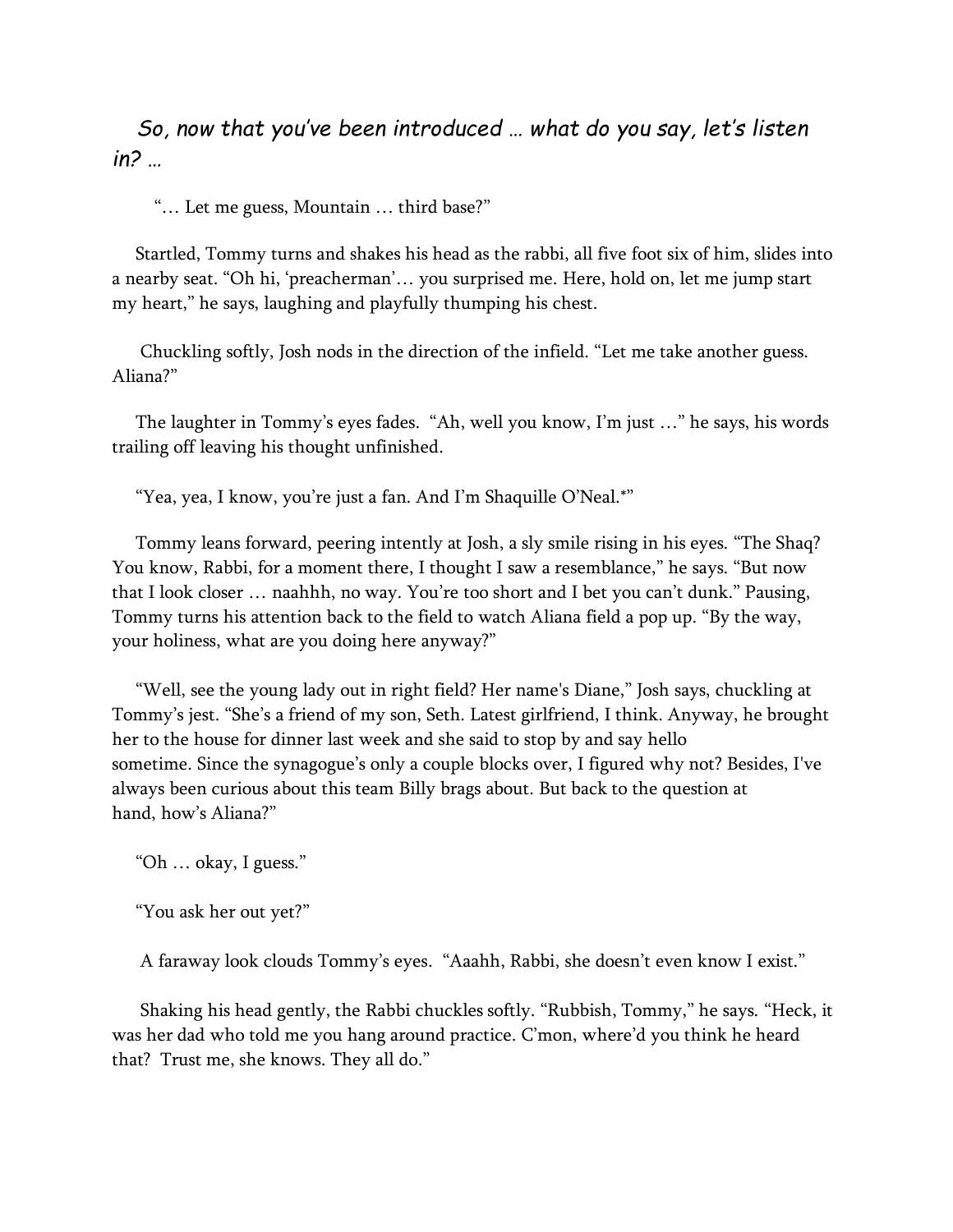"Yea, well …"

 "Well nothing. You think they don't know you're here? I hate to tell you, but you're more obvious than a gorilla at a dog show."

A devilish look lights up Tommy's eyes. *"A dog show! … a dog show!!* Wait till they hear that," he laughs, gesturing toward the field.

Momentarily flustered, Josh shakes his head. "I … I didn't mean it that way."

 The devilish gleam lingers in his eyes as he winks at the man of the cloth. "Okay, Rabbi. I won't tell."

 Josh inclines his head toward Tommy; an impish grin crossing his face. "Thanks Tommy. You're a real mensch,\*" he deadpans.

 Pausing, both men laugh softly at the exchange. After a moment Josh sighs softly and looks down the third base line. "My friend, it's time you stepped up to the plate. And not with a bat, if you know what I mean."

 The look in Tommy's eyes says he's not convinced. "C'mon Rabbi, look at me. I'm twenty five, I'm a fireman, I live in a tiny apartment over a firehouse, I'm paying my way through med school, and I'm always broke. I have classes days and nights in addition to my job."

## "So?"

 "So look at the guys hanging around her. Money, silk suits, those fancy Italian loafers, sports cars, polo ponies, country clubs. I can't compete with that. Or them. Heck, a medium pizza and a couple beers is about as fancy as I can get. For me to take her to the places she's used to, I'd have to work a dozen overtime shifts. Where would I find the time?"

 "Polo ponies?" Josh says, chuckling and watching Diane track down a fly ball. "C'mon Mountain, you're making a mistake way too many people make. You're letting the things you don't have hold you back."

"I don't know …" Tommy says, his voice trailing off.

"Besides, maybe she'd love a couple slices and a beer. Ask her, what's it gonna hurt?"

"My ego?"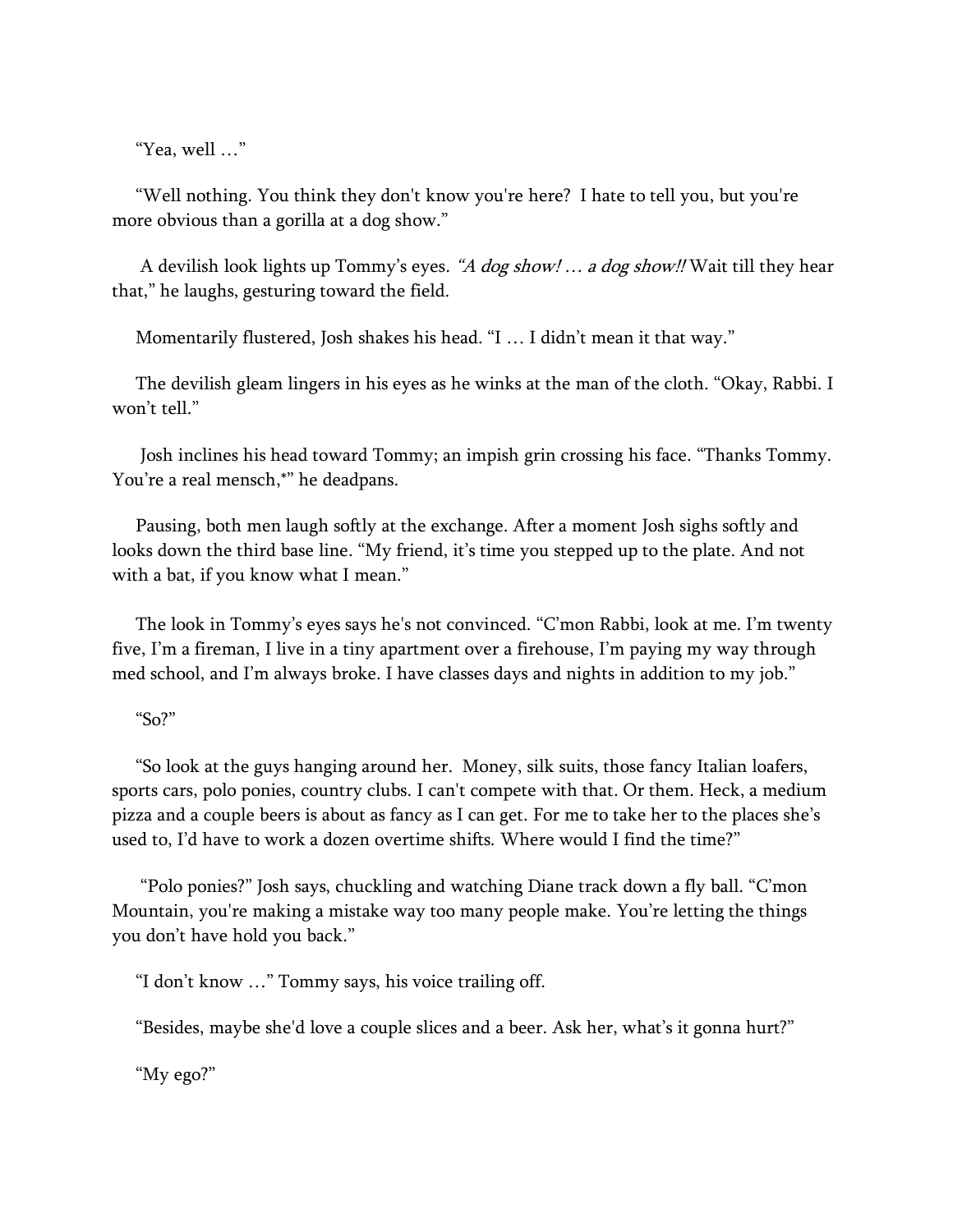"Ego, schmego. C'mon, kid, we all know Nick's little girl. Fancy clothes and expensive cars, you think that's all she cares about. She's that shallow?"

"Well, no."

"Besides, you'd gladly put in those overtime shifts."

"Well, now you mention it," Tommy says, a sly smile meandering across his face.

 "Right! Knew you'd see my point. Besides, look at the two of you. She's a school teacher, she loves kids, especially little ones. And you do too. How about those ball teams of yours, huh? And the two of you working the Council's kid's carnivals with Pete's son, Andy. You both love people. And you, you're a fireman, you're going to med school, you're going to be, what, a brain surgeon?"

"Don't know. Ortho, maybe cardiac, or pediatric … haven't decided yet."

 Josh joins Tommy watching the outfielders take batting practice. "Tommy, you know who you are, what you want, and where you're going," he says after a moment's silence. "You have a plan for your life, a vision, and that rates over Italian loafers any day. My guess, it rates with Aliana too."

"Yea, but …"

"But nothing. Look, you're both Christians, right? You go to the same church?"

"Well, truth is, she's a lot more observant than I am. But yea, we go to the same church."

 "Fair enough. But that's not my point. My point is the focus of your belief, your Carpenter from Nazareth<sup>"</sup>

 Pausing momentarily, Josh follows Tommy's gaze toward the infield as Megan snags a scorching line drive. Holding the ball aloft and taking several exaggerated bows, an ear-toear grin splits her face as the team cheers and doffs their caps in salute. Both men chuckle at her antics as Josh continues his thought.

 "Now, obviously, I don't share all your beliefs. But I am familiar with your written accounts of him. And I recognize the qualities that made your Carpenter an extraordinary man. Your Jesus may have been the most assertive man who ever lived. There was no hesitation about him, no self-doubt. He never questioned himself; he knew what he believed and wanted to accomplish. He never compromised himself, his values, or his purpose. He was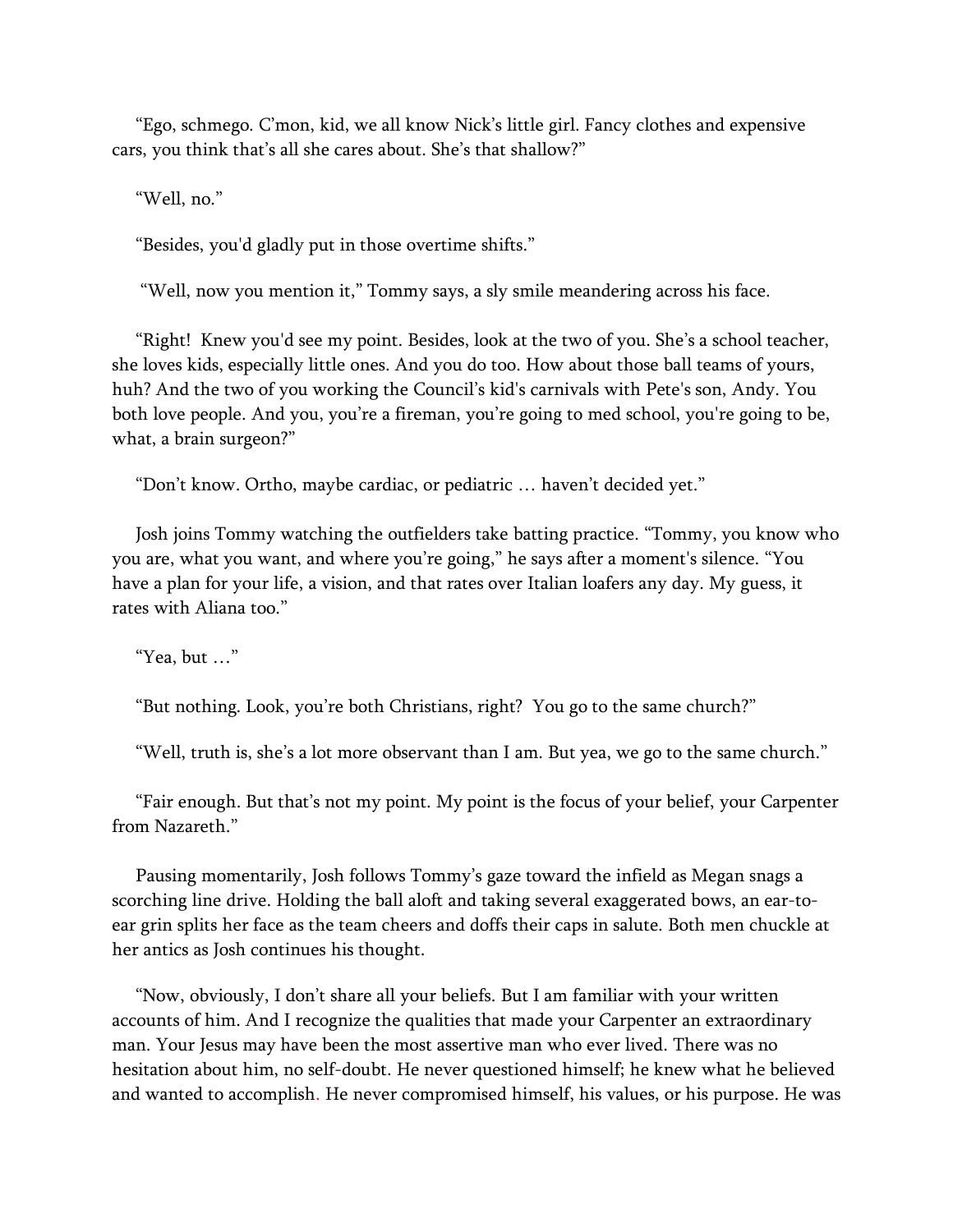a man of vision, integrity, compassion, and respect. As I said, I may not agree about Who he was, but I recognize what he was. A strong man in the finest sense of the word. Your Carpenter was a babe magnet and too many of you Christian men fail to see that."

 Shaking his head slowly, an incredulous look washes over Tommy's face. "A babe magnet? That's a first. Never heard Him called that, preacherman."

 Grinning, Josh nods in the direction of the baseball diamond. "You see, Tommy, that's what women look for in a man; self-assurance, a vision, purpose. Not just some guy drifting along, unsure of himself, what he's doing, and where he's going. Strong healthy women look for a man who goes after what he wants in life and does everything in his power to get it. They always have. And today, too many women are starved for a man like that. A man like your Carpenter."

 Looking intently at the Rabbi, Tommy cocks his head. You can see he's chewing on Josh's words.

 "And they look for someone who shares their deepest beliefs, things they're passionate about. Like I said, Aliana loves kids and so do you. She loves family. You do too; it's something I can tell."

"Yea …" Tommy says quietly, his voice trailing off.

 "Right. And another thing, she's kindhearted, compassionate. Watch her with the folks who come to the Council for help. She's a soft touch, sometimes too soft, really."

"Yea, I know. That's one of the things I like about her."

 "We all do. Everyone does. And you're not all that different. I watch you with Andy. How you look out for him, help him work around the fire station. Heck, most people run from a kid with Down syndrome like Andy. You treat him like a long lost brother. All the guys are impressed with that, especially her dad. And I'm sure she is, too."

 Looking over Josh's shoulder, a faraway look clouds Tommy's eyes ... the look of a man trying to reconcile conflicting thoughts.

Seeing Aliana approach, Josh's eyes sparkle. "Like I said, it's time."

 A tap on his shoulder interrupts Tommy's thoughts. Turning, he finds Billy's third baseman standing behind him. "Oh … um … hi, Aliana … didn't hear you coming."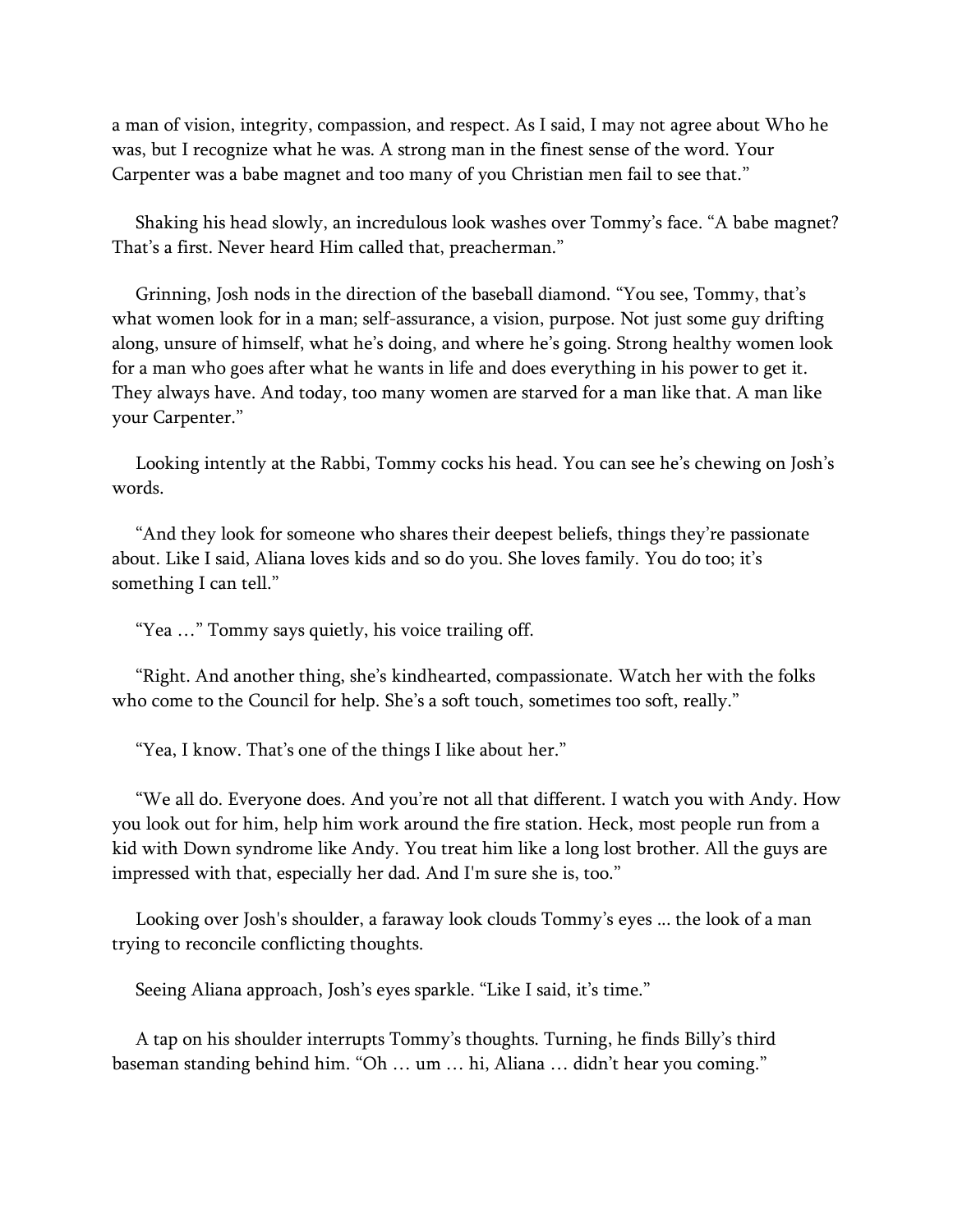"Gotta go, I'll leave you two to yourselves. Good luck, Mountain," Josh says, winking at Tommy.

"Thanks, Rabbi."

 "Good luck? What'd he mean by that?" Aliana asks, watching the rabbi walk away, a question in her eyes. "Good luck with what?"

 "Oh, nothing. We were just talking about work, school … things like that." Looking into her eyes, he holds her gaze for a second longer than the moment calls for. "Something you need, Aliana?"

 "Oh, yea. Denise wanted me to ask you to ask Paul to call her later. Something about Saturday night."

"Aaah, yea, sure ... be happy to."

Gently touching his forearm, she smiles. "Thanks, Tommy. You're a sweetheart."

 As she turns to go Tommy catches her elbow, stopping her. "Aliana, got a minute? I was wondering, there's a play Saturday evening at the Dinner Theatre out at St. Ed's. Father Bob offered me a couple tickets. Dinner and a show, what do you say? …

... if you're free maybe you'd like to …

 **Way to go, Tommy! I don't know about you, but I'm looking forward to seeing what happens next. Looking at the two of them, they would make a striking couple.**

 **You know, the Rabbi's right. It is the mark of a strong man to know who he is, what he wants in life, and what he needs to do to get it. And then pursue it with a passion. It's something women seek in a man. Assertive is appealing.**

 **There's something else we should see in the Carpenter from Nazareth, as Rabbi Josh calls Him. Something we often overlook. Over time, the pundits of religion, especially the artists, all too often have taken this powerful, selfassured man and turned Him into some ghostly apparition; meek and frail, with a wispy beard, pasty complexion, and a haunted, far-away look. Add in the ridicule of pop culture and, all too often, our Carpenter has been turned**